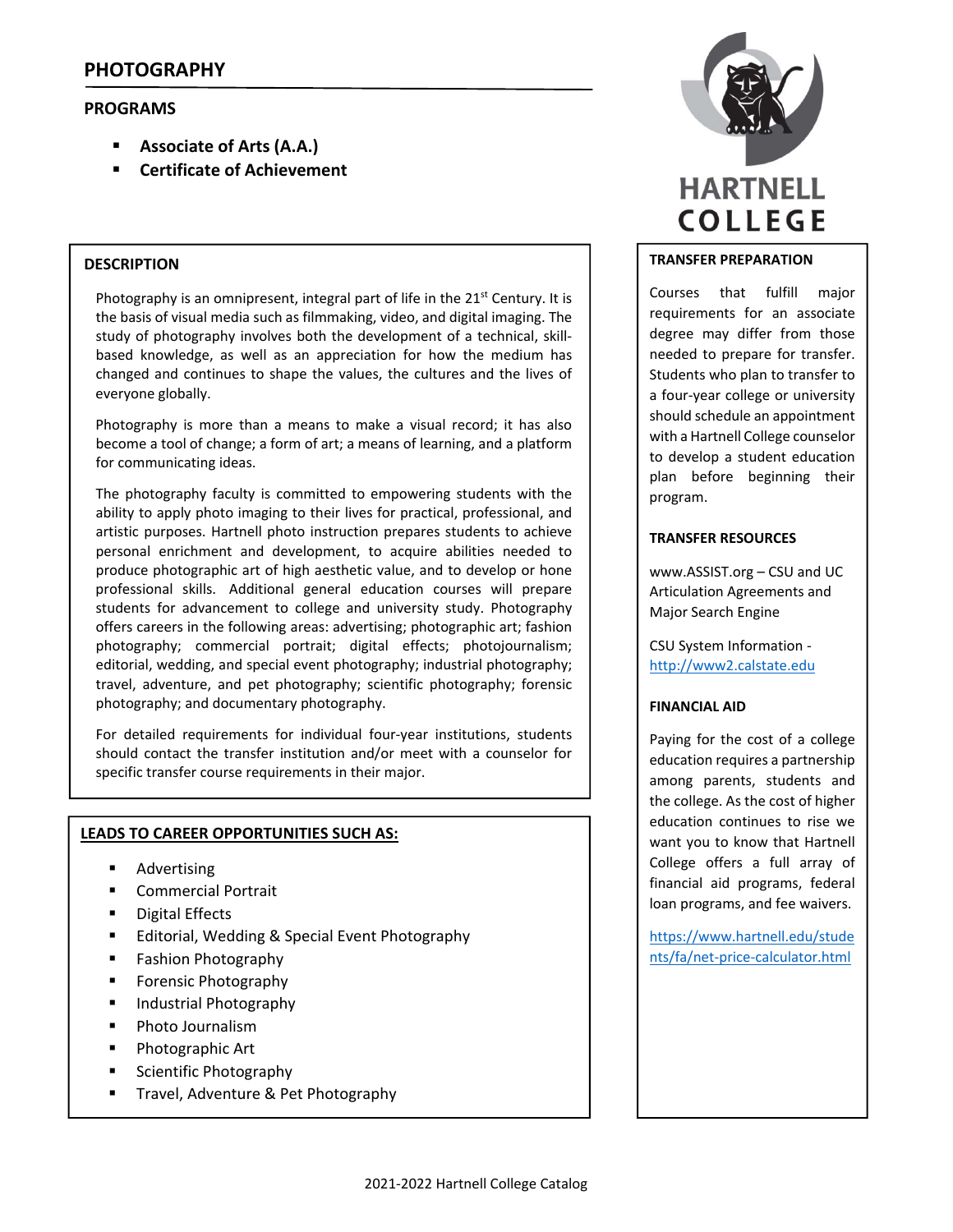# **ASSOCIATE OF ARTS**

**Program Outcomes**: Upon successful completion of this program a student will be able to:

- demonstrate effective technical proficiency with film and digital media.
- structure visual information to produce images of intermediate level aesthetic quality.
- **EXEDENT INTERT 20 Interpret and produce photographs that communicate intellectually and emotionally.**
- demonstrate an intermediate knowledge of the history of photography.
- demonstrate an awareness of the influence of photography on the lives of individuals, cultures, and societies.

## **Required Major Courses (21 units)**

| PHO-1 - Introduction to Photography                          | 3.0 |
|--------------------------------------------------------------|-----|
| PHO-2 - Beginning Black and White Photography                | 3.0 |
| PHO-3 - Advanced Photography Lab                             | 3.0 |
| PHO-4 – Portfolio Photography                                | 3.0 |
| ART-12A - Design                                             | 3.0 |
| ART-72 – Introduction to Digital Arts                        | 3.0 |
| ART-80 - Intro to Digital Photography & Photographic Imaging | 3.0 |
| <b>Major Electives A (Complete 3 units)</b>                  |     |
| ART-1A - Art History Survey I                                | 3.0 |
| ART-1B - Art History Survey II                               | 3.0 |
| ART-3 - Drawing and Composition                              | 3.0 |
| <b>Major Electives B (Complete 3 units)</b>                  |     |
| ART-6A - Watercolor and Gouache                              | 3.0 |
| $ART-6B - Oils$                                              | 3.0 |
| ART-6C - Acrylics                                            | 3.0 |
| ART-10 - Art Appreciation                                    | 3.0 |
| ART-70 - Graphic Design/Computer Graphics                    | 3.0 |
| ART-71 - Introduction to 2D digital Illustration             | 3.0 |
| ART-77 - Introduction to Digital Video and Video Editing     | 3.0 |
|                                                              |     |

#### **SUBTOTAL: 27 UNITS**

## **General Education – Required Courses**

*Students must complete one of the following General Education Plans:*

**HCCD GE** *(see page 68) MAT‐126 or higher*

 **Natural Sciences Social & Behavioral Sciences Humanities** 

**Ethnic Groups in the US Language and Rationality**

 **SUBTOTAL: 21 UNITS**

*Students can double‐count required courses and courses for General Education Electives (Courses Numbered 1‐199) required when degree units plus GE units total fewer than 60.*

 **TOTAL: 60 UNITS**